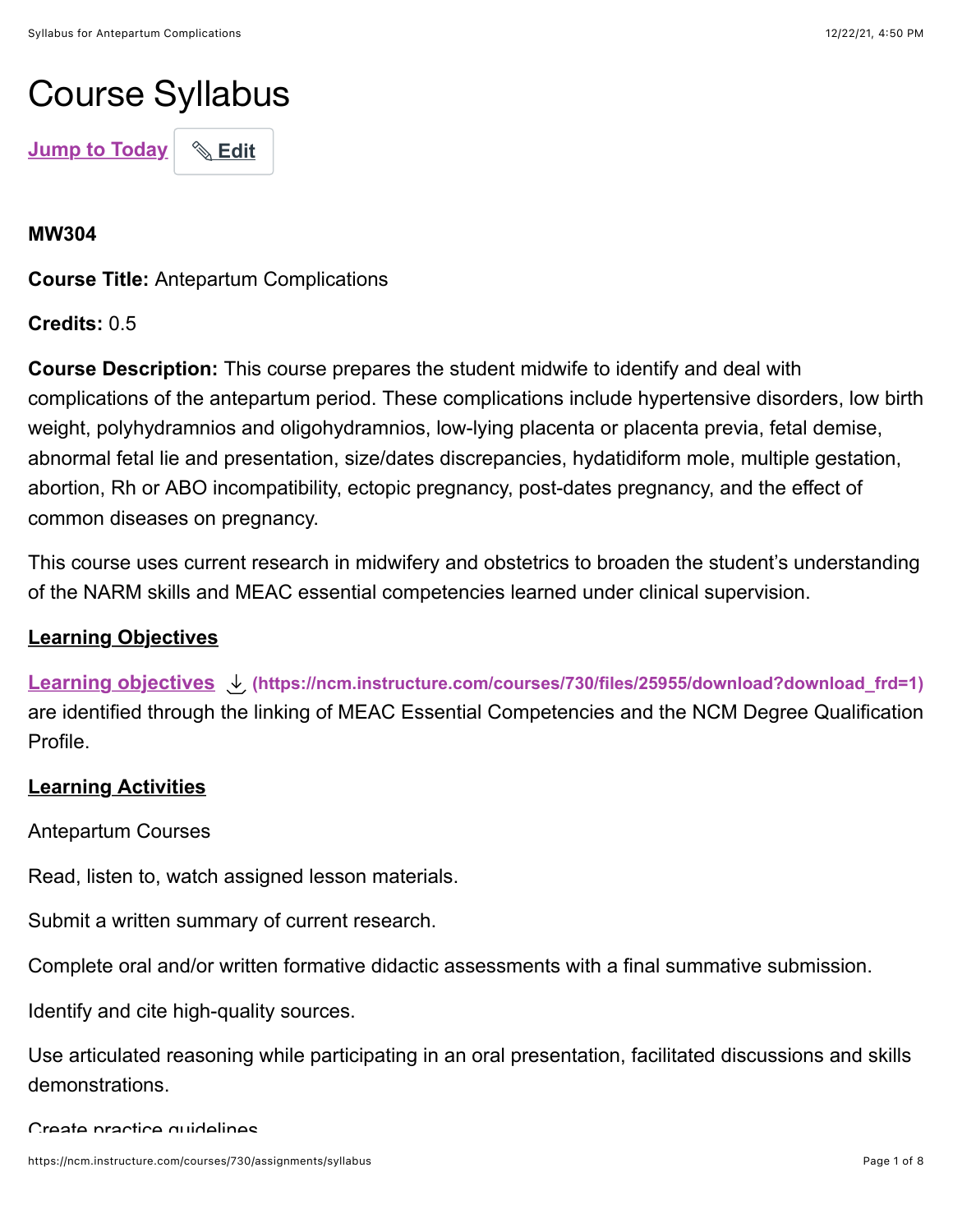Create practice guidelines

Analyze a case study.

Optional: Participate in a skills demonstration and/or role playing activity.

Optional: Develop a study aid.

Complete a final exam.

*Note: The clinical requirement of NARM /Clinical Skills is completed at any time throughout the ASM apprenticeship during actual clinical practice and is NOT a requirement to complete this academic course. Typical clinical manifestations of knowledge learned in this course are identified in the learning objective document above.*

### **Learning Materials / Resources**

*Please use textbooks less than 5 years old or most recent edition.*

- 1. *\*Excerpt provided no need to purchase.* **Gruenbert, Bonnie. Birth Emergency Skills Training: Manual for Out-of-Hospital Midwives. Birth Guru Publications. [\(http://www.worldcat.org/title/birth-emergency-skills-training-manual-for-out-of-hospital](http://www.worldcat.org/title/birth-emergency-skills-training-manual-for-out-of-hospital-midwives/oclc/237882218/editions?editionsView=true&referer=br)midwives/oclc/237882218/editions?editionsView=true&referer=br)**
- 2. **(http://www.worldcat.org/title/birth-emergency-skills-training-manual-for-out-of-hospital[midwives/oclc/237882218/editions?editionsView=true&referer=br\) Fraser, DM, et al. M](http://www.worldcat.org/title/birth-emergency-skills-training-manual-for-out-of-hospital-midwives/oclc/237882218/editions?editionsView=true&referer=br)[yles Textbook](http://www.worldcat.org/title/myles-textbook-for-midwives/oclc/52143613/editions?editionsView=true&referer=br) for Midwives. Churchill Livingstone Press. (http://www.worldcat.org/title/myles-textbook-formidwives/oclc/52143613/editions?editionsView=true&referer=br)**
- 3. Oxorn, Harry, and William R. Foote. *Oxorn-Foote Human Labor and Birth*. McGraw-Hill.

Students must find 1 article/study less than 5 years old.

- 1. **[Help Evaluating Articles](https://ncm.instructure.com/courses/196/pages/help-evaluating-research-articles?module_item_id=52408%20)**
- 2. **[Citation Guidance](https://ncm.instructure.com/courses/196/pages/works-cited?module_item_id=52407%C2%A0)**
- 3. **[Places to Find Research Articles](https://ncm.instructure.com/courses/196/pages/finding-research-articles?module_item_id=52578%C2%A0)**

# **Evaluation Tools / Methods**

The minimum passing grade for all courses is a cumulative 80% / B-. Grades are not recorded until both the student and preceptor submit end of trimester evaluations and in the case of general education courses supervision is completed.

All assignments for this course are evaluated using the following criteria: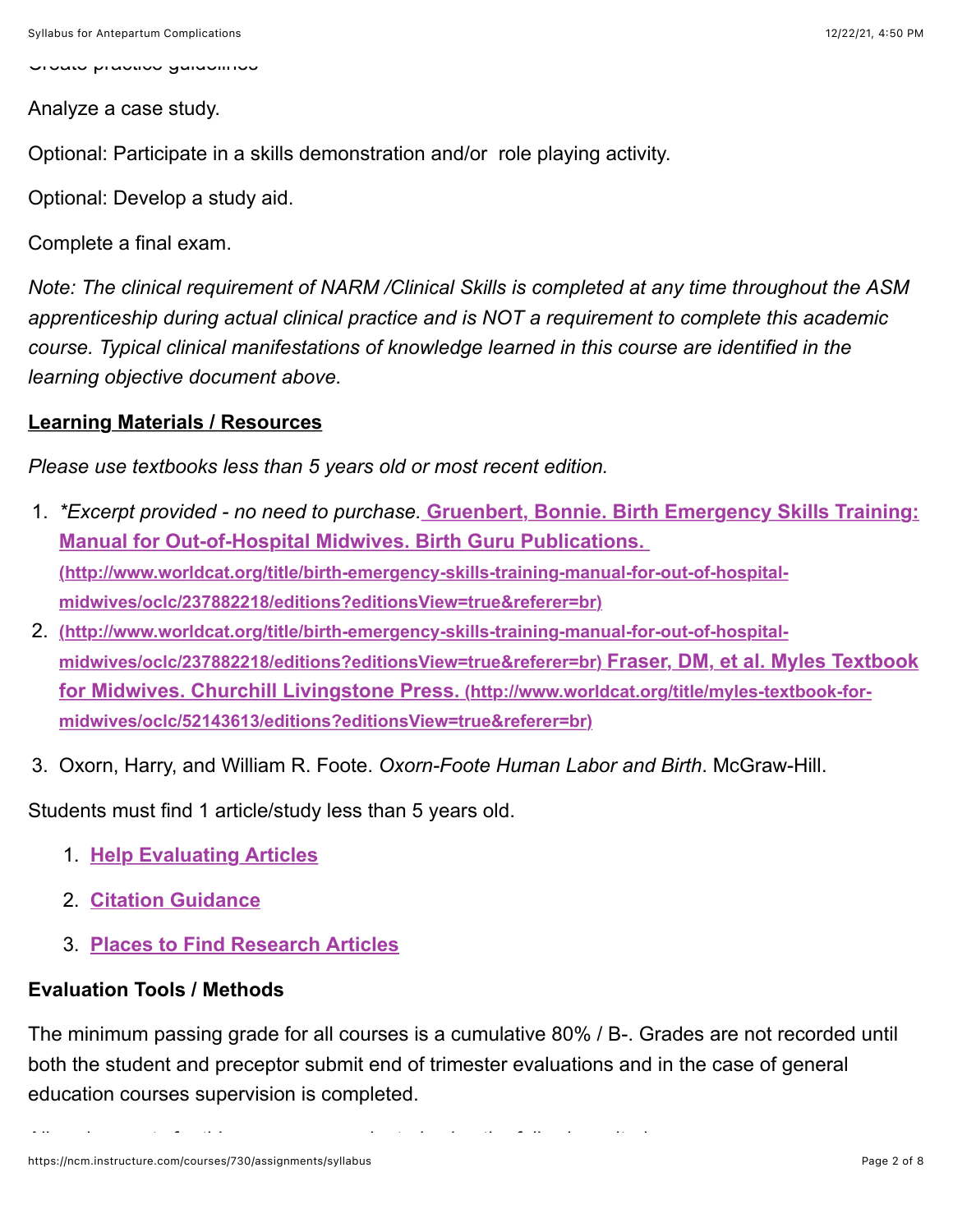All assignments for this course are evaluated using the following criteria:

- 1. Responses to each didactic assessment are evaluated utilizing the NCM rubrics and degree level profile.
- 2. Answers should reflect a thorough review of the current literature regarding best current practices in midwifery care.
- 3. Non-plagiarized paraphrased answers from the text which demonstrate appropriate comprehension of the learning objective. (Formative Assessment) Students and preceptors are encouraged to work together until the student masters the information. (Summative Assessment)
- 4. Random evaluation of cited sources and page numbers for each written assignment

*Course credit: One Academic credit equals approximately 15 hours of formal time plus 30 hours of additional study or homework. Formal time is defined as the amount of time taken to answer the Learning Objectives to the level of 80% for midwifery courses and 70% for general education courses and to complete any learning activities to the preceptor's satisfaction, including any time spent face to face with the preceptor. Informal time includes any time spent actively reading relevant sources and textbook/s, researching Learning Objectives, and studying for examinations.*

# Course Summary:

| <b>Date</b> | <b>Details</b>                                              | <b>Due</b> |
|-------------|-------------------------------------------------------------|------------|
|             | <b>B</b> Antepartum Complications                           |            |
|             | <b>Multiple Attempts</b>                                    |            |
|             | (https://ncm.instructure.com/courses/730/assignments/32419) |            |
|             |                                                             |            |
|             | <b>Thyroid Disorders in Pregnancy</b>                       |            |
|             | (https://ncm.instructure.com/courses/730/assignments/32527) |            |
|             | B COMMUNITY: First Trimester                                |            |
|             | <b>Role-Play</b>                                            |            |
|             | (https://ncm.instructure.com/courses/730/assignments/32429) |            |
|             | <b>B</b> COMMUNITY: Practicing                              |            |
|             | <b>Palpating Breech Talk through</b>                        |            |
|             | <b>Assessment</b>                                           |            |
|             | (https://ncm.instructure.com/courses/730/assignments/32475) |            |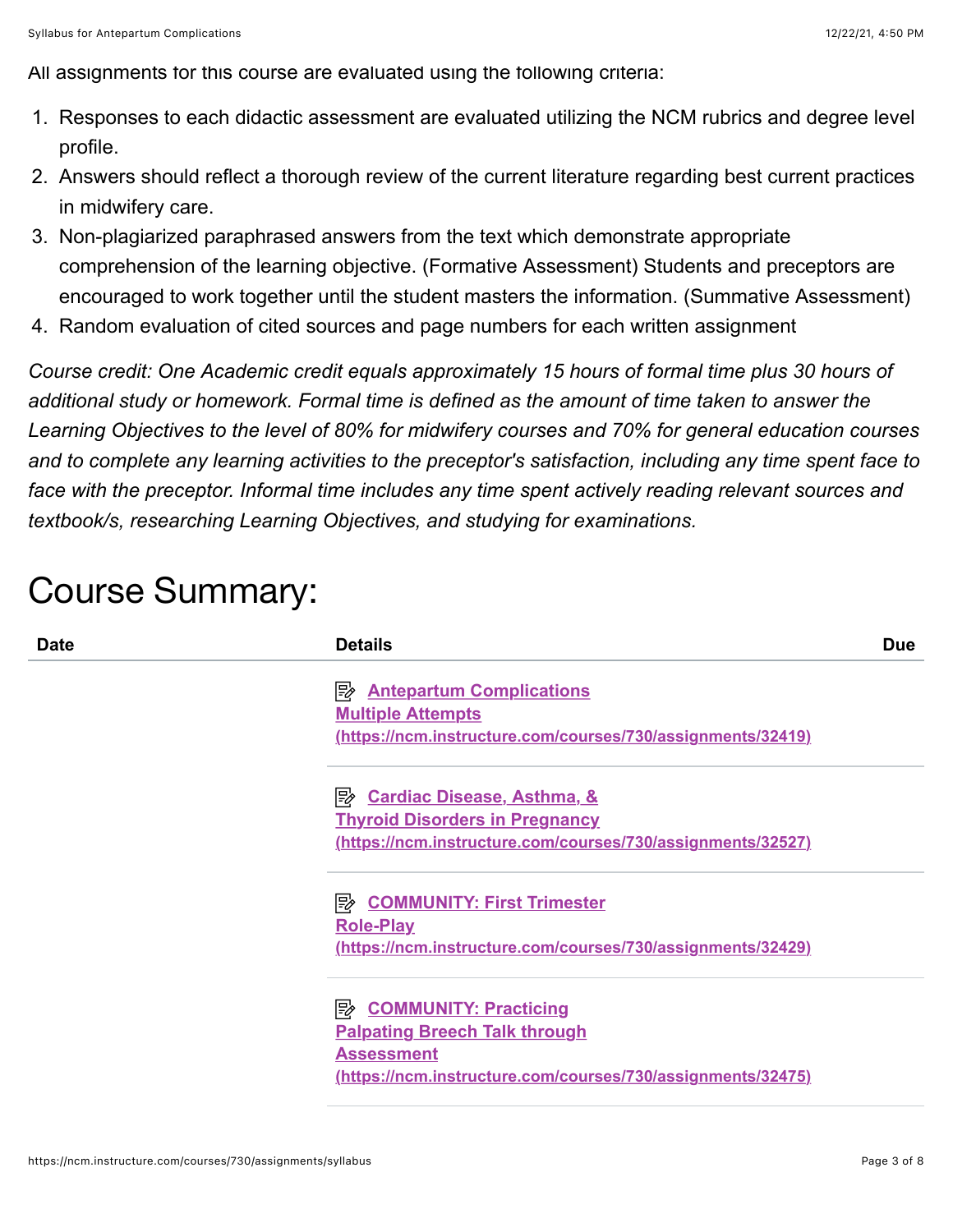### **Example 15 Essential Information for this Course [\(https://ncm.instructure.com/courses/730/assignments/32420\)](https://ncm.instructure.com/courses/730/assignments/32420)**

**E** GDM support

**[\(https://ncm.instructure.com/courses/730/assignments/32421\)](https://ncm.instructure.com/courses/730/assignments/32421)**

### **B** GROUP: Case Study

**[\(https://ncm.instructure.com/courses/730/assignments/32423\)](https://ncm.instructure.com/courses/730/assignments/32423)**

**E** GROUP: Complications of **GDM [\(https://ncm.instructure.com/courses/730/assignments/32425\)](https://ncm.instructure.com/courses/730/assignments/32425)**

**B** Group: HIV **[\(https://ncm.instructure.com/courses/730/assignments/32522\)](https://ncm.instructure.com/courses/730/assignments/32522)**

**E** GROUP: Rubella **[\(https://ncm.instructure.com/courses/730/assignments/32454\)](https://ncm.instructure.com/courses/730/assignments/32454)**

**E** IN CLASS GROUP: **Concerning Antepartum S/S [\(https://ncm.instructure.com/courses/730/assignments/32497\)](https://ncm.instructure.com/courses/730/assignments/32497)**

**E** IN CLASS GROUP: Fetal **Position (and Correcting) [\(https://ncm.instructure.com/courses/730/assignments/32521\)](https://ncm.instructure.com/courses/730/assignments/32521)**

**EV IN CLASS GROUP: Hepatitis [\(https://ncm.instructure.com/courses/730/assignments/32489\)](https://ncm.instructure.com/courses/730/assignments/32489)**

**E** IN CLASS GROUP: **hydatidiform mole [\(https://ncm.instructure.com/courses/730/assignments/32496\)](https://ncm.instructure.com/courses/730/assignments/32496)**

**E** IN CLASS GROUP: Infections **[\(https://ncm.instructure.com/courses/730/assignments/32501\)](https://ncm.instructure.com/courses/730/assignments/32501)**

**E** [IN CLASS GROUP: Low](https://ncm.instructure.com/courses/730/assignments/32486)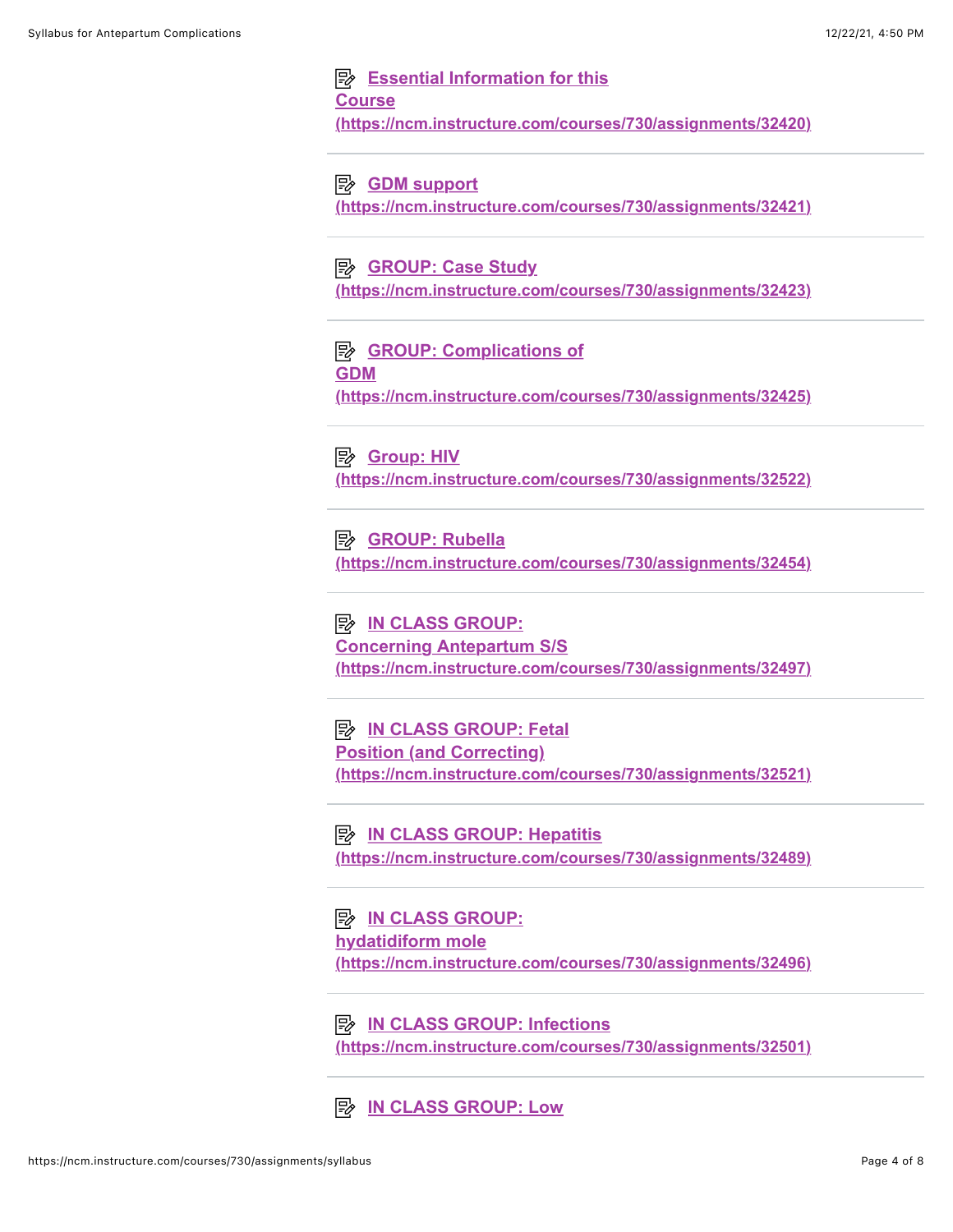#### **Placentas [\(https://ncm.instructure.com/courses/730/assignments/32486\)](https://ncm.instructure.com/courses/730/assignments/32486)**

**E** IN CLASS GROUP: **Oligohydramnios [\(https://ncm.instructure.com/courses/730/assignments/32485\)](https://ncm.instructure.com/courses/730/assignments/32485)**

**E** IN CLASS GROUP: **Polyhydramnios [\(https://ncm.instructure.com/courses/730/assignments/32484\)](https://ncm.instructure.com/courses/730/assignments/32484)**

**E** Incompetent Cervix and **Alloimmunization in pregnancy [\(https://ncm.instructure.com/courses/730/assignments/32488\)](https://ncm.instructure.com/courses/730/assignments/32488)**

**E INDIVIDUAL: Abnormal fetal lie and presentation [\(https://ncm.instructure.com/courses/730/assignments/32444\)](https://ncm.instructure.com/courses/730/assignments/32444)**

**E INDIVIDUAL: Anemia [\(https://ncm.instructure.com/courses/730/assignments/32461\)](https://ncm.instructure.com/courses/730/assignments/32461)**

**E INDIVIDUAL: Condylomata lata vs condylomata acuminata [\(https://ncm.instructure.com/courses/730/assignments/32458\)](https://ncm.instructure.com/courses/730/assignments/32458)**

**E INDIVIDUAL: Create Preterm Handout [\(https://ncm.instructure.com/courses/730/assignments/32426\)](https://ncm.instructure.com/courses/730/assignments/32426)**

**E INDIVIDUAL: Discuss post dates pregnancy. [\(https://ncm.instructure.com/courses/730/assignments/32468\)](https://ncm.instructure.com/courses/730/assignments/32468)**

**E INDIVIDUAL: Disparities Essay [\(https://ncm.instructure.com/courses/730/assignments/32427\)](https://ncm.instructure.com/courses/730/assignments/32427)**

**E [INDIVIDUAL: Estimating](https://ncm.instructure.com/courses/730/assignments/32428) Bleeding**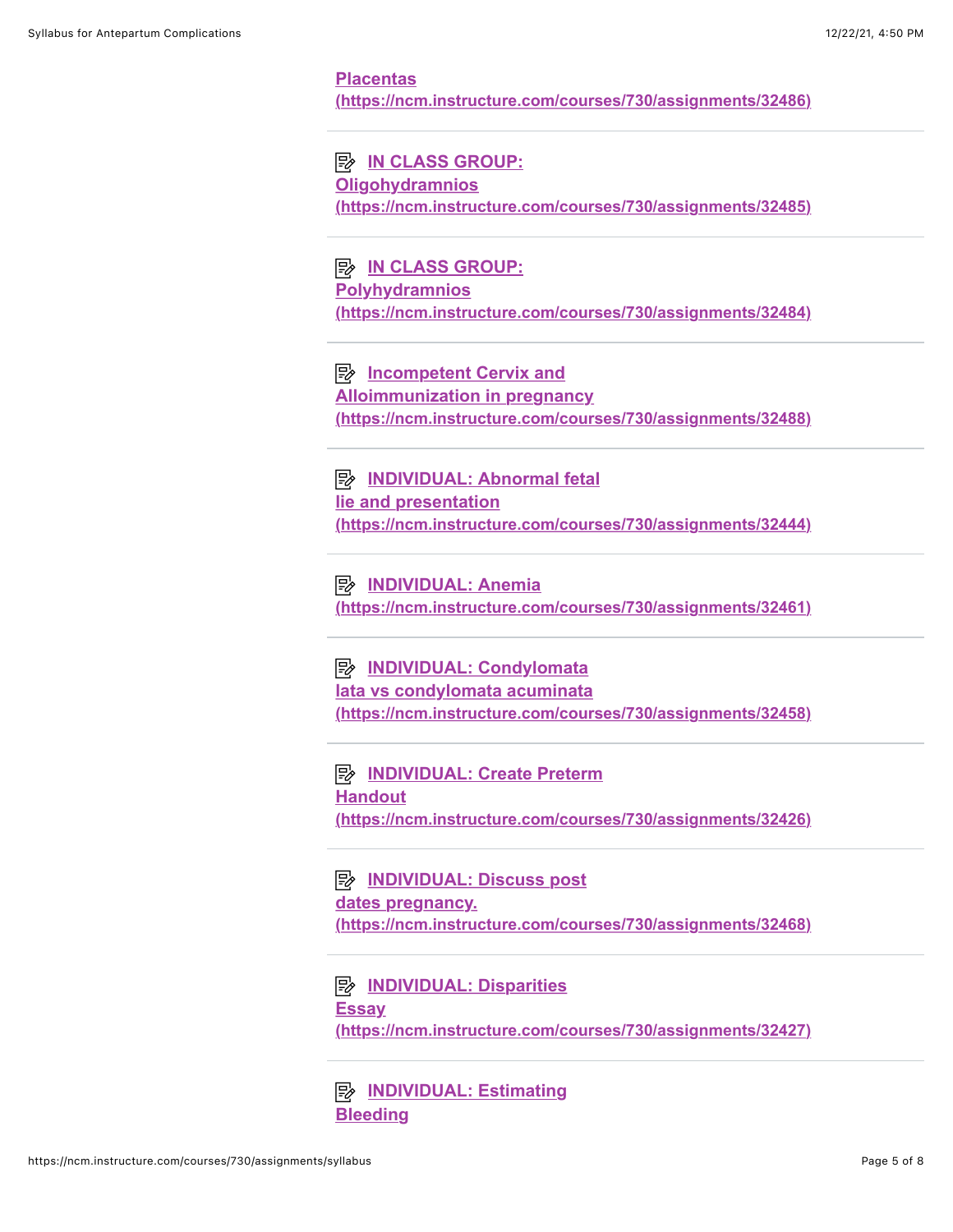**[\(https://ncm.instructure.com/courses/730/assignments/32428\)](https://ncm.instructure.com/courses/730/assignments/32428)**

**E INDIVIDUAL: Fetal Demise [\(https://ncm.instructure.com/courses/730/assignments/32465\)](https://ncm.instructure.com/courses/730/assignments/32465)**

**E INDIVIDUAL: Fetal Weight [\(https://ncm.instructure.com/courses/730/assignments/32439\)](https://ncm.instructure.com/courses/730/assignments/32439)**

**E INDIVIDUAL: Gestational Diabetes Handout [\(https://ncm.instructure.com/courses/730/assignments/32431\)](https://ncm.instructure.com/courses/730/assignments/32431)**

**E INDIVIDUAL: NARM Study Prep [\(https://ncm.instructure.com/courses/730/assignments/32473\)](https://ncm.instructure.com/courses/730/assignments/32473)**

**E INDIVIDUAL: Placental Abruption [\(https://ncm.instructure.com/courses/730/assignments/32471\)](https://ncm.instructure.com/courses/730/assignments/32471)**

**E INDIVIDUAL: Practice Guideline ectopic pregnancy & hydatidiform mole [\(https://ncm.instructure.com/courses/730/assignments/32450\)](https://ncm.instructure.com/courses/730/assignments/32450)**

**E INDIVIDUAL: Practice Guideline Gestational Diabetes [\(https://ncm.instructure.com/courses/730/assignments/32462\)](https://ncm.instructure.com/courses/730/assignments/32462)**

**E INDIVIDUAL: Practice Guideline Hepatitis B & C [\(https://ncm.instructure.com/courses/730/assignments/32482\)](https://ncm.instructure.com/courses/730/assignments/32482)**

**E INDIVIDUAL: Practice** 

**Guideline hyperemesis gravidarum [\(https://ncm.instructure.com/courses/730/assignments/32451\)](https://ncm.instructure.com/courses/730/assignments/32451)**

**E INDIVIDUAL: Practice [Guideline Hypertensive Disorders](https://ncm.instructure.com/courses/730/assignments/32466)**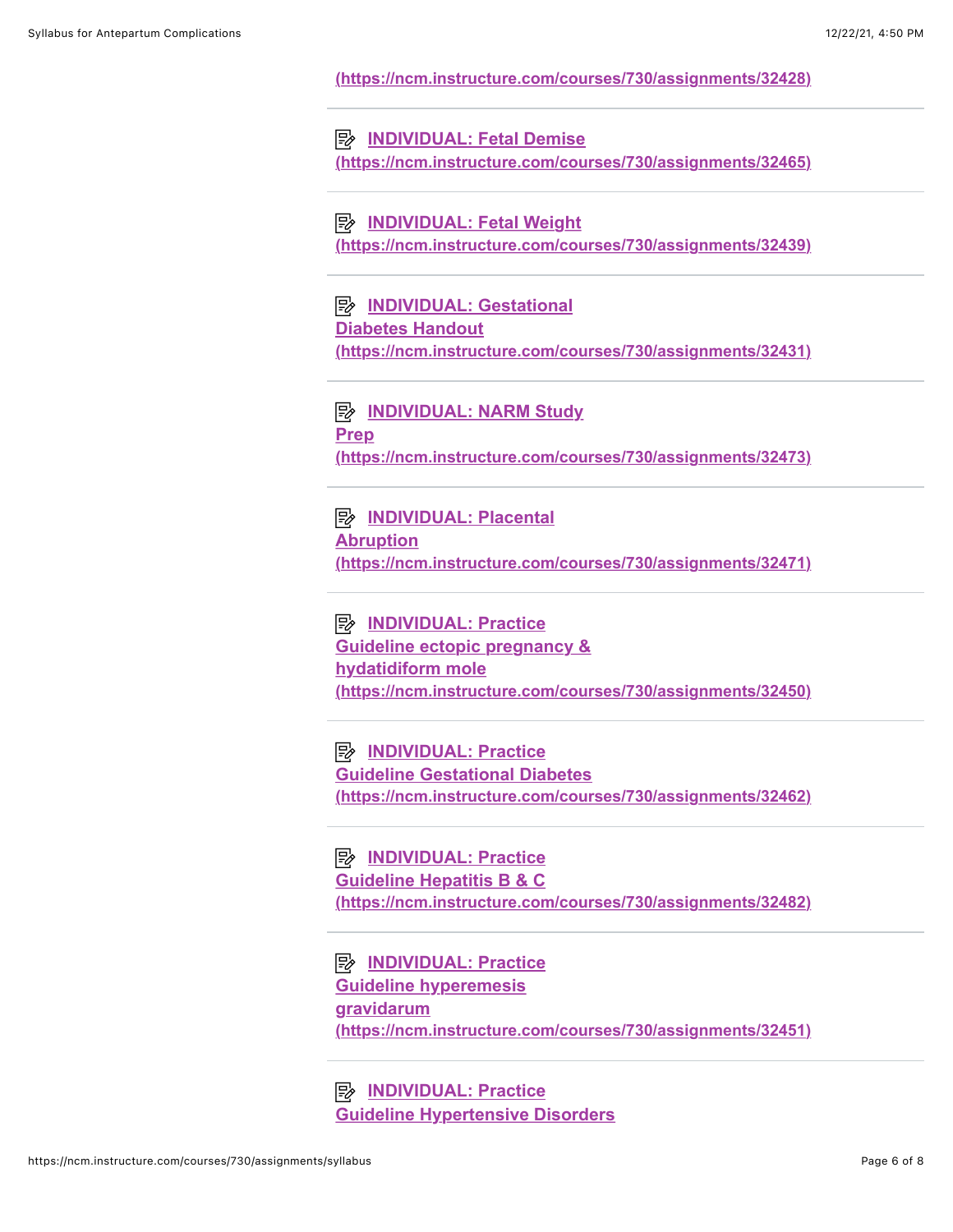#### **of Pregnancy [\(https://ncm.instructure.com/courses/730/assignments/32466\)](https://ncm.instructure.com/courses/730/assignments/32466)**

**E INDIVIDUAL: Practice Guideline miscarriage, missed miscarriage, therapeutic abortion. [\(https://ncm.instructure.com/courses/730/assignments/32447\)](https://ncm.instructure.com/courses/730/assignments/32447)**

**E INDIVIDUAL: Practice Guideline multiple gestation [\(https://ncm.instructure.com/courses/730/assignments/32446\)](https://ncm.instructure.com/courses/730/assignments/32446)**

**E INDIVIDUAL: Practice Guideline PPROM [\(https://ncm.instructure.com/courses/730/assignments/32469\)](https://ncm.instructure.com/courses/730/assignments/32469)**

**E INDIVIDUAL: Practice Guideline Preterm [\(https://ncm.instructure.com/courses/730/assignments/32470\)](https://ncm.instructure.com/courses/730/assignments/32470)**

**E INDIVIDUAL: Practice Guideline Rh Negative Clients [\(https://ncm.instructure.com/courses/730/assignments/32464\)](https://ncm.instructure.com/courses/730/assignments/32464)**

**E INDIVIDUAL: Practice Guideline TORCH [\(https://ncm.instructure.com/courses/730/assignments/32455\)](https://ncm.instructure.com/courses/730/assignments/32455)**

**E INDIVIDUAL: Practice Guideline UTI & acute pyelonephritis [\(https://ncm.instructure.com/courses/730/assignments/32459\)](https://ncm.instructure.com/courses/730/assignments/32459)**

**EXAINDIVIDUAL: Preeclampsia [\(https://ncm.instructure.com/courses/730/assignments/32467\)](https://ncm.instructure.com/courses/730/assignments/32467)**

**E** INDIVIDUAL: Preterm **Education Video [\(https://ncm.instructure.com/courses/730/assignments/32479\)](https://ncm.instructure.com/courses/730/assignments/32479)**